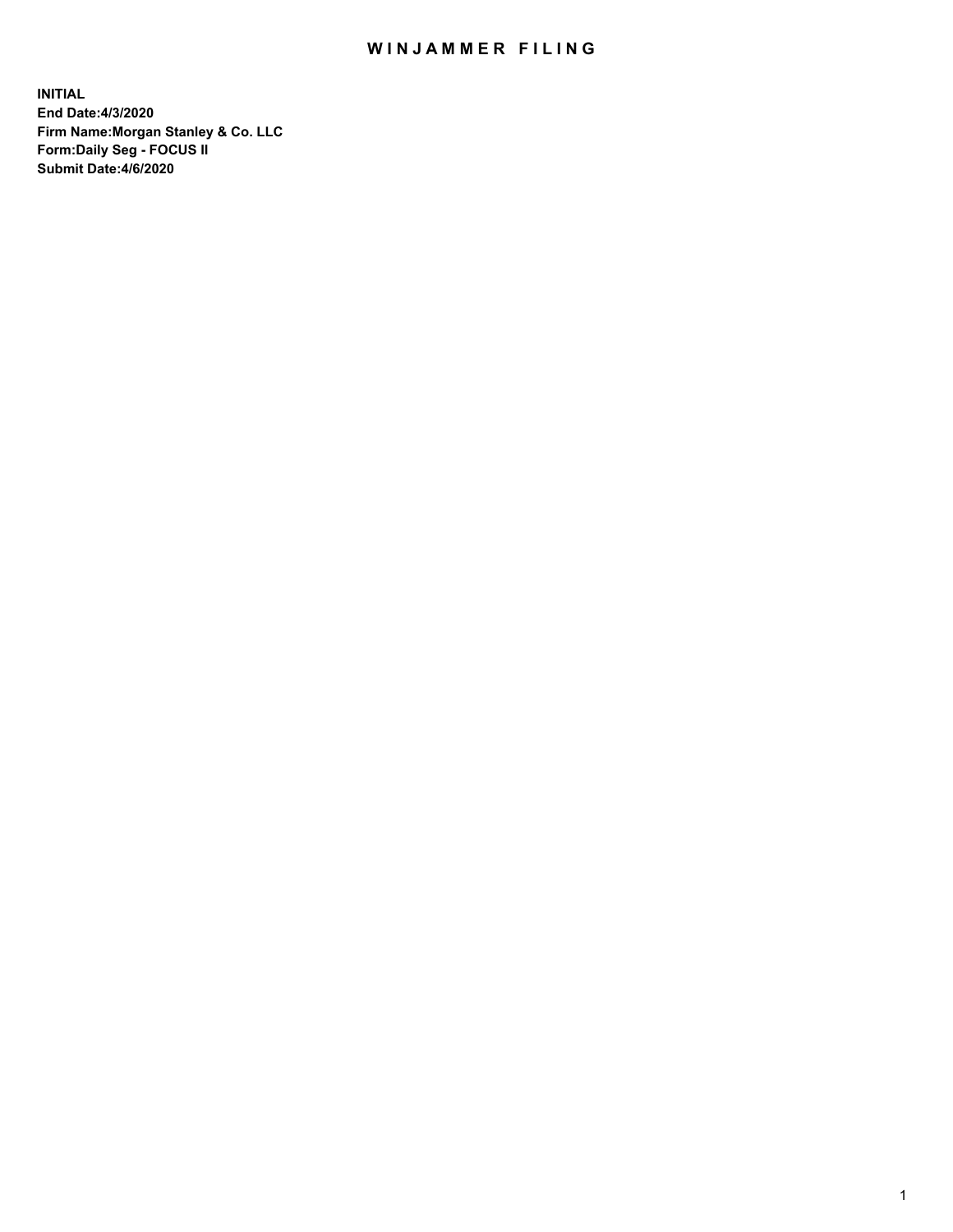**INITIAL End Date:4/3/2020 Firm Name:Morgan Stanley & Co. LLC Form:Daily Seg - FOCUS II Submit Date:4/6/2020 Daily Segregation - Cover Page**

| Name of Company                                                                                                                                                                                                                                                                                                                | Morgan Stanley & Co. LLC                        |
|--------------------------------------------------------------------------------------------------------------------------------------------------------------------------------------------------------------------------------------------------------------------------------------------------------------------------------|-------------------------------------------------|
| <b>Contact Name</b>                                                                                                                                                                                                                                                                                                            | <b>Ikram Shah</b>                               |
| <b>Contact Phone Number</b>                                                                                                                                                                                                                                                                                                    | 212-276-0963                                    |
| <b>Contact Email Address</b>                                                                                                                                                                                                                                                                                                   | Ikram.shah@morganstanley.com                    |
| FCM's Customer Segregated Funds Residual Interest Target (choose one):<br>a. Minimum dollar amount: ; or<br>b. Minimum percentage of customer segregated funds required:% ; or<br>c. Dollar amount range between: and; or<br>d. Percentage range of customer segregated funds required between:% and%.                         | 235,000,000<br><u>0</u><br><u>00</u><br>0 Q     |
| FCM's Customer Secured Amount Funds Residual Interest Target (choose one):<br>a. Minimum dollar amount: ; or<br>b. Minimum percentage of customer secured funds required:% ; or<br>c. Dollar amount range between: and; or<br>d. Percentage range of customer secured funds required between: % and %.                         | 140,000,000<br><u>0</u><br>0 <sub>0</sub><br>00 |
| FCM's Cleared Swaps Customer Collateral Residual Interest Target (choose one):<br>a. Minimum dollar amount: ; or<br>b. Minimum percentage of cleared swaps customer collateral required:% ; or<br>c. Dollar amount range between: and; or<br>d. Percentage range of cleared swaps customer collateral required between:% and%. | 92,000,000<br><u>0</u><br>0 Q<br>0 <sub>0</sub> |

Attach supporting documents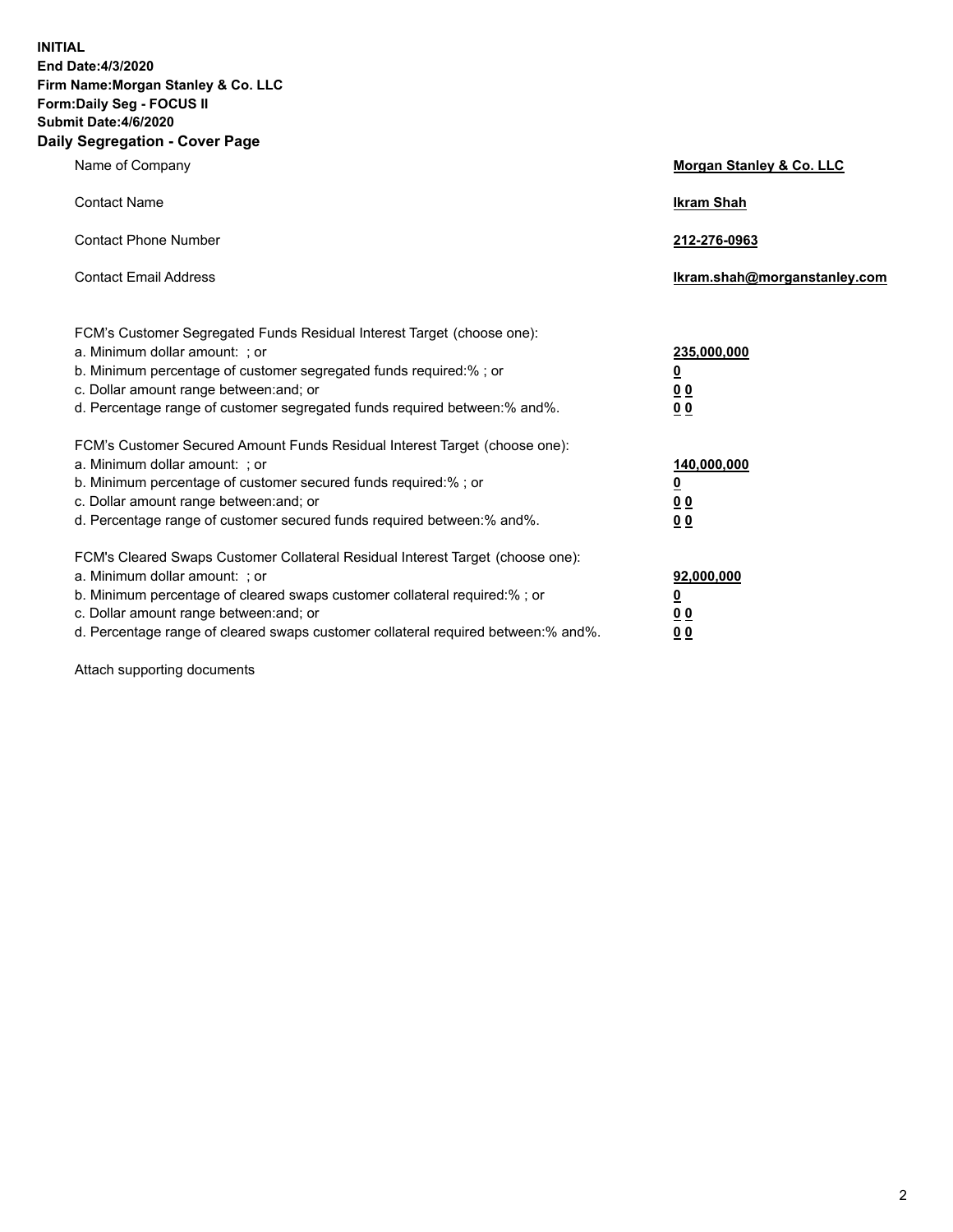| <b>INITIAL</b> | <b>End Date:4/3/2020</b><br>Firm Name: Morgan Stanley & Co. LLC<br>Form: Daily Seg - FOCUS II<br><b>Submit Date:4/6/2020</b>                                                                                            |                                                                                        |
|----------------|-------------------------------------------------------------------------------------------------------------------------------------------------------------------------------------------------------------------------|----------------------------------------------------------------------------------------|
|                | <b>Daily Segregation - Secured Amounts</b>                                                                                                                                                                              |                                                                                        |
|                | Foreign Futures and Foreign Options Secured Amounts<br>Amount required to be set aside pursuant to law, rule or regulation of a foreign<br>government or a rule of a self-regulatory organization authorized thereunder | $0$ [7305]                                                                             |
| 1.             | Net ledger balance - Foreign Futures and Foreign Option Trading - All Customers<br>A. Cash<br>B. Securities (at market)                                                                                                 | 4,794,630,074 [7315]<br>2,664,503,861 [7317]                                           |
| 2.<br>3.       | Net unrealized profit (loss) in open futures contracts traded on a foreign board of trade<br>Exchange traded options                                                                                                    | -391,651,268 [7325]                                                                    |
| 4.             | a. Market value of open option contracts purchased on a foreign board of trade<br>b. Market value of open contracts granted (sold) on a foreign board of trade<br>Net equity (deficit) (add lines 1. 2. and 3.)         | 35,464,902 [7335]<br>-37,405,086 [7337]<br>7,065,542,483 [7345]                        |
| 5.             | Account liquidating to a deficit and account with a debit balances - gross amount<br>Less: amount offset by customer owned securities                                                                                   | 174,090,368 [7351]<br>-165,854,641 [7352] 8,235,727<br>[7354]                          |
| 6.             | Amount required to be set aside as the secured amount - Net Liquidating Equity<br>Method (add lines 4 and 5)                                                                                                            | 7,073,778,210 [7355]                                                                   |
| 7.             | Greater of amount required to be set aside pursuant to foreign jurisdiction (above) or line<br>6.<br>FUNDS DEPOSITED IN SEPARATE REGULATION 30.7 ACCOUNTS                                                               | 7,073,778,210 [7360]                                                                   |
| 1.             | Cash in banks<br>A. Banks located in the United States                                                                                                                                                                  | 520,278,180 [7500]                                                                     |
|                | B. Other banks qualified under Regulation 30.7                                                                                                                                                                          | 802,124,106 [7520] 1,322,402,286<br>[7530]                                             |
| 2.             | <b>Securities</b><br>A. In safekeeping with banks located in the United States<br>B. In safekeeping with other banks qualified under Regulation 30.7                                                                    | 981,597,204 [7540]<br>0 [7560] 981,597,204 [7570]                                      |
| 3.             | Equities with registered futures commission merchants<br>A. Cash                                                                                                                                                        | 11,329,902 [7580]                                                                      |
|                | <b>B.</b> Securities<br>C. Unrealized gain (loss) on open futures contracts                                                                                                                                             | $0$ [7590]<br>801,323 [7600]                                                           |
|                | D. Value of long option contracts<br>E. Value of short option contracts                                                                                                                                                 | $0$ [7610]<br>0 [7615] 12,131,225 [7620]                                               |
| 4.             | Amounts held by clearing organizations of foreign boards of trade<br>A. Cash<br><b>B.</b> Securities                                                                                                                    | $0$ [7640]                                                                             |
|                | C. Amount due to (from) clearing organization - daily variation<br>D. Value of long option contracts                                                                                                                    | $0$ [7650]<br>$0$ [7660]<br>$0$ [7670]                                                 |
| 5.             | E. Value of short option contracts<br>Amounts held by members of foreign boards of trade                                                                                                                                | 0 [7675] 0 [7680]                                                                      |
|                | A. Cash<br><b>B.</b> Securities                                                                                                                                                                                         | 4,020,220,336 [7700]<br>1,682,906,657 [7710]                                           |
|                | C. Unrealized gain (loss) on open futures contracts<br>D. Value of long option contracts<br>E. Value of short option contracts                                                                                          | -392,452,591 [7720]<br>35,464,902 [7730]<br>-37,405,086 [7735] 5,308,734,218<br>[7740] |
| 6.             | Amounts with other depositories designated by a foreign board of trade                                                                                                                                                  | $0$ [7760]                                                                             |
| 7.<br>8.       | Segregated funds on hand                                                                                                                                                                                                | $0$ [7765]                                                                             |
| 9.             | Total funds in separate section 30.7 accounts<br>Excess (deficiency) Set Aside for Secured Amount (subtract line 7 Secured Statement<br>Page 1 from Line 8)                                                             | 7,624,864,933 [7770]<br>551,086,723 [7380]                                             |
| 10.            | Management Target Amount for Excess funds in separate section 30.7 accounts                                                                                                                                             | 140,000,000 [7780]                                                                     |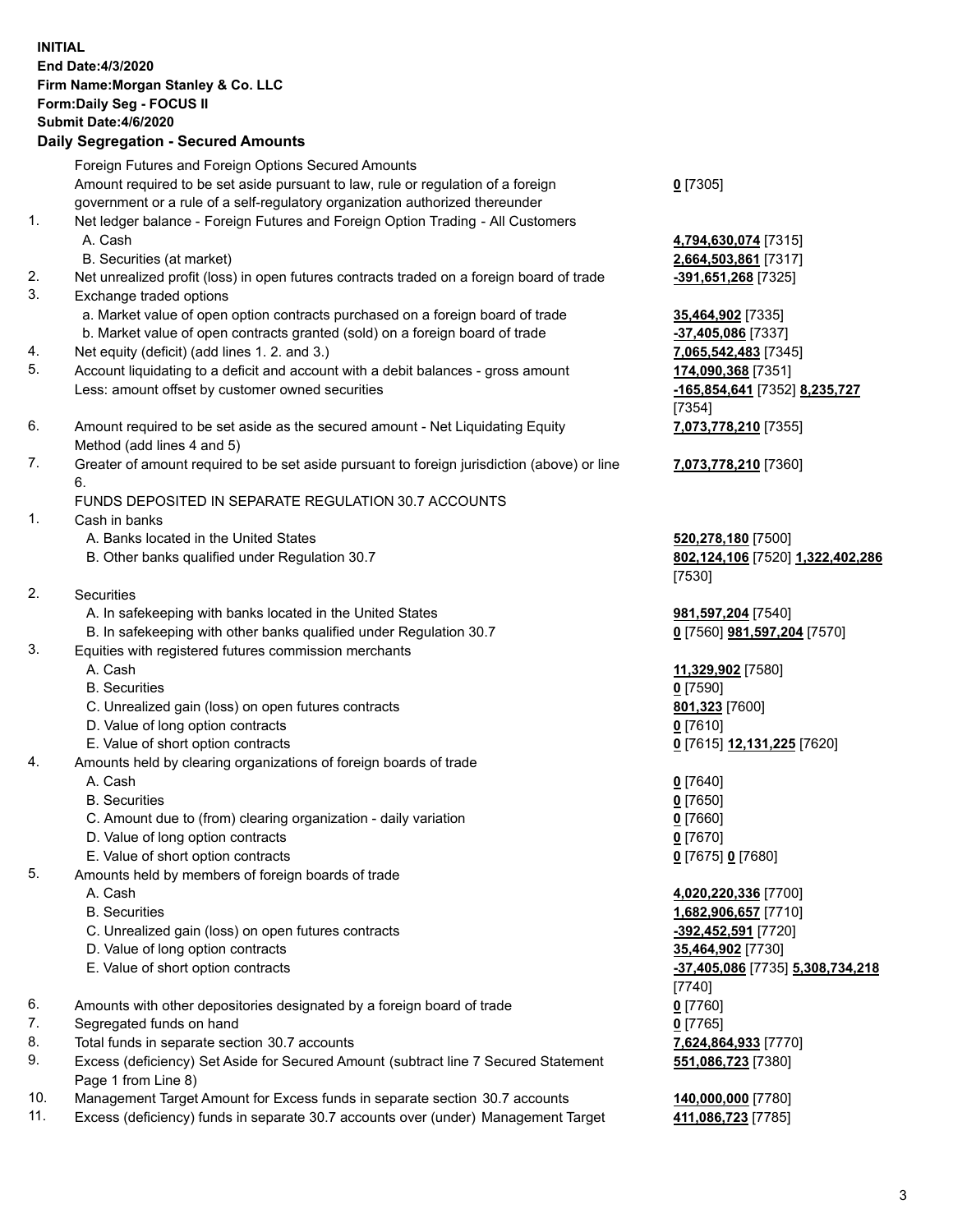| <b>INITIAL</b> | End Date: 4/3/2020<br>Firm Name: Morgan Stanley & Co. LLC<br>Form: Daily Seg - FOCUS II<br>Submit Date: 4/6/2020<br>Daily Segregation - Segregation Statement |                                                      |
|----------------|---------------------------------------------------------------------------------------------------------------------------------------------------------------|------------------------------------------------------|
|                | SEGREGATION REQUIREMENTS(Section 4d(2) of the CEAct)                                                                                                          |                                                      |
| 1.             | Net ledger balance                                                                                                                                            |                                                      |
|                | A. Cash                                                                                                                                                       | 13,617,614,365 [7010]                                |
|                | B. Securities (at market)                                                                                                                                     | 9,141,443,843 [7020]                                 |
| 2.             | Net unrealized profit (loss) in open futures contracts traded on a contract market                                                                            | 4,475,345,086 [7030]                                 |
| 3.             | Exchange traded options                                                                                                                                       |                                                      |
|                | A. Add market value of open option contracts purchased on a contract market                                                                                   | 648,195,302 [7032]                                   |
|                | B. Deduct market value of open option contracts granted (sold) on a contract market                                                                           | -593,239,266 [7033]                                  |
| 4.<br>5.       | Net equity (deficit) (add lines 1, 2 and 3)                                                                                                                   | 27,289,359,330 [7040]                                |
|                | Accounts liquidating to a deficit and accounts with<br>debit balances - gross amount                                                                          |                                                      |
|                | Less: amount offset by customer securities                                                                                                                    | 464,314,986 [7045]<br>-454,208,697 [7047] 10,106,289 |
|                |                                                                                                                                                               | [7050]                                               |
| 6.             | Amount required to be segregated (add lines 4 and 5)                                                                                                          | 27,299,465,619 [7060]                                |
|                | FUNDS IN SEGREGATED ACCOUNTS                                                                                                                                  |                                                      |
| 7.             | Deposited in segregated funds bank accounts                                                                                                                   |                                                      |
|                | A. Cash                                                                                                                                                       | 4,530,295,743 [7070]                                 |
|                | B. Securities representing investments of customers' funds (at market)                                                                                        | $0$ [7080]                                           |
|                | C. Securities held for particular customers or option customers in lieu of cash (at                                                                           | 2,314,923,448 [7090]                                 |
|                | market)                                                                                                                                                       |                                                      |
| 8.             | Margins on deposit with derivatives clearing organizations of contract markets                                                                                |                                                      |
|                | A. Cash                                                                                                                                                       | 14,821,525,398 [7100]                                |
|                | B. Securities representing investments of customers' funds (at market)                                                                                        | $0$ [7110]                                           |
|                | C. Securities held for particular customers or option customers in lieu of cash (at<br>market)                                                                | 6,826,520,395 [7120]                                 |
| 9.             | Net settlement from (to) derivatives clearing organizations of contract markets                                                                               | -60,787,567 [7130]                                   |
| 10.            | Exchange traded options                                                                                                                                       |                                                      |
|                | A. Value of open long option contracts                                                                                                                        | 648,195,302 [7132]                                   |
|                | B. Value of open short option contracts                                                                                                                       | -593,239,266 [7133]                                  |
| 11.            | Net equities with other FCMs                                                                                                                                  |                                                      |
|                | A. Net liquidating equity                                                                                                                                     | 10,738,316 [7140]                                    |
|                | B. Securities representing investments of customers' funds (at market)                                                                                        | $0$ [7160]                                           |
|                | C. Securities held for particular customers or option customers in lieu of cash (at<br>market)                                                                | $0$ [7170]                                           |
| 12.            | Segregated funds on hand                                                                                                                                      | $0$ [7150]                                           |
| 13.            | Total amount in segregation (add lines 7 through 12)                                                                                                          | 28,498,171,769 [7180]                                |
| 14.            | Excess (deficiency) funds in segregation (subtract line 6 from line 13)                                                                                       | 1,198,706,150 [7190]                                 |
| 15.            | Management Target Amount for Excess funds in segregation                                                                                                      | 235,000,000 [7194]                                   |
| 16.            | Excess (deficiency) funds in segregation over (under) Management Target Amount                                                                                | 963,706,150 [7198]                                   |

Excess